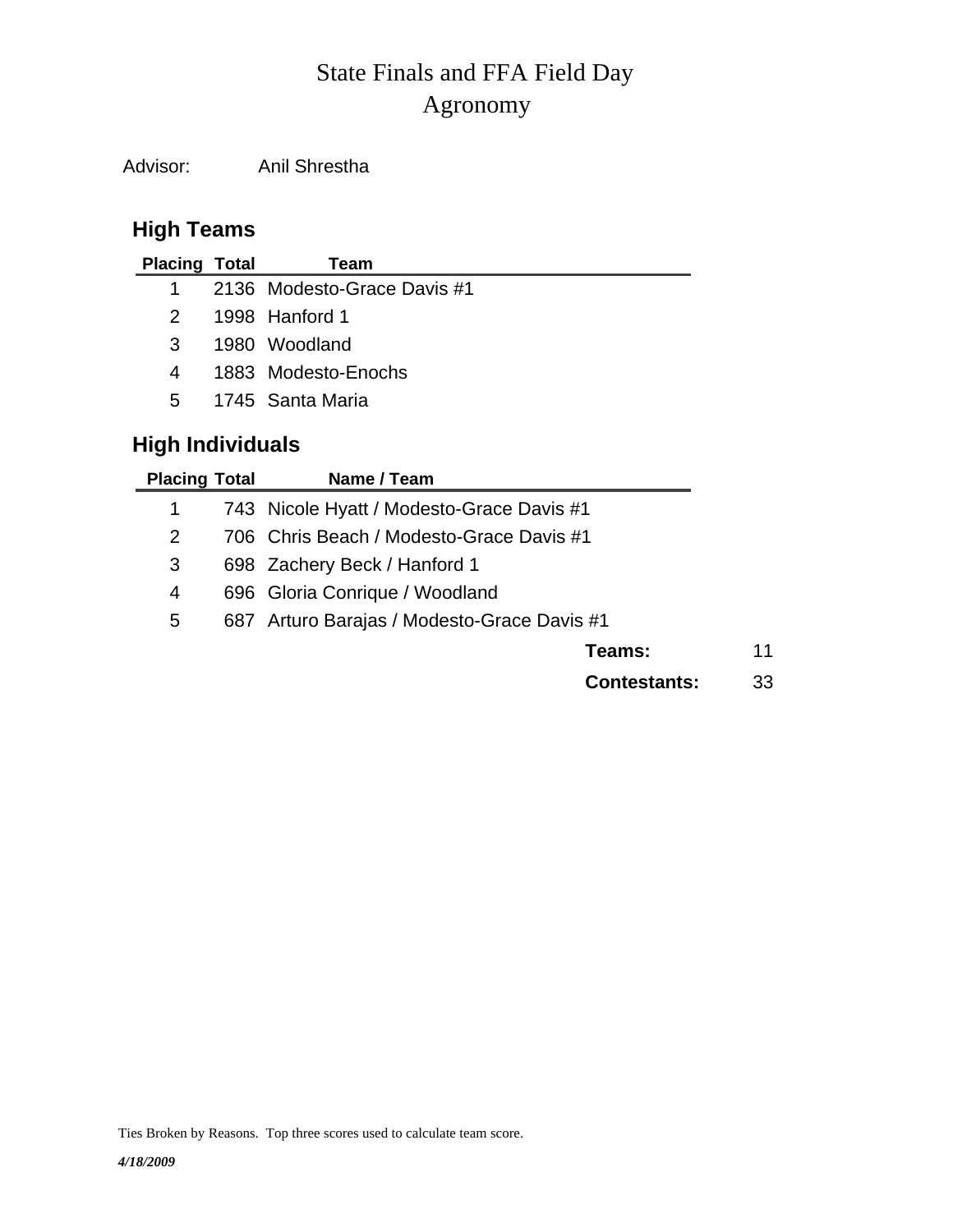### **Team Results**

|                    | Seed 1 | Seed 2  | Seed 3   |          | Seed 4 Alfalfa Hay Seed Rsn 1 Seed Rsn 2 Seed Rsn 3 |       |        |          | Alfalfa Identificatio |     | Tie | Total Place |                |
|--------------------|--------|---------|----------|----------|-----------------------------------------------------|-------|--------|----------|-----------------------|-----|-----|-------------|----------------|
|                    | Wheat  | Alfalfa | Garbanzo | Blackeye |                                                     | Wheat | Alfafa | Garganzo | Hay Rsn               | n   |     |             |                |
| Etna 1             | 134    | 58      | 148      | 122      | 127                                                 | 118   | 108    | 118      | 93                    | 85  | 437 | 1111        | 7              |
| Etna 2             | 87     | 60      | 90       | 73       | 92                                                  | 72    | 60     | 71       | 67                    | 13  | 270 | 685         | 10             |
| Hanford 1          | 142    | 128     | 138      | 84       | 136                                                 | 135   | 146    | 138      | 109                   | 842 | 528 | 1998        | $\overline{2}$ |
| Hanford 2          | 50     | 43      | 40       | 43       | 50                                                  | 43    | 43     | 40       | 43                    | 180 | 169 | 575         | $-11$          |
| King City          | 142    | 60      | 147      | 127      | 132                                                 | 116   | 99     | 122      | 104                   | 320 | 441 | 1369        | 6              |
| Modesto-Enochs     | 147    | 68      | 141      | 129      | 126                                                 | 134   | 118    | 129      | 99                    | 792 | 480 | 1883        | -4             |
| Modesto-Grace Davi | 142    | 131     | 143      | 110      | 142                                                 | 132   | 147    | 138      | 122                   | 929 | 539 | 2136        |                |
| Modesto-Grace Davi | 100    | 70      | 99       | 79       | 93                                                  | 81    | 80     | 86       | 73                    | 347 | 320 | 1108        | - 8            |
| Pitman-Turlock     | 103    | 73      | 119      | 150      | 112                                                 | 108   | 102    | 113      | 86                    | 16  | 409 | 982         | - 9            |
| Santa Maria        | 137    | 80      | 131      | 126      | 107                                                 | 123   | 117    | 118      | 102                   | 704 | 460 | 1745        | - 5            |
| Woodland           | 141    | 140     | 148      | 103      | 148                                                 | 119   | 135    | 134      | 121                   | 791 | 509 | 1980        | -3             |

Ties Broken by Reasons. Top three scores used to calculate team score.

| <b>Class</b>           | Max Score Official Cut 1 Cut 2 Cut 3 |      |   |   |   |
|------------------------|--------------------------------------|------|---|---|---|
| 01 Seed 1 Wheat        | 50                                   | 1324 | 2 | 5 | 3 |
| 02 Seed 2 Alfalfa      | 50                                   | 1324 | 2 | 3 | 6 |
| 03 Seed 3 Garbanzo     | 50                                   | 1432 | 2 | 4 | 1 |
| 04 Seed 4 Blackeye     | 50                                   | 3412 | 2 | 3 | 3 |
| 05 Alfalfa Hay         | 50                                   | 2143 | 2 | 2 | 5 |
| 06 Seed Rsn 1 Wheat    | 50                                   |      |   |   |   |
| 07 Seed Rsn 2 Alfafa   | 50                                   |      |   |   |   |
| 08 Seed Rsn 3 Garganzo | 50                                   |      |   |   |   |
| 09 Alfalfa Hay Rsn     | 50                                   |      |   |   |   |
| 10 Identification      | 400                                  |      |   |   |   |
|                        |                                      |      |   |   |   |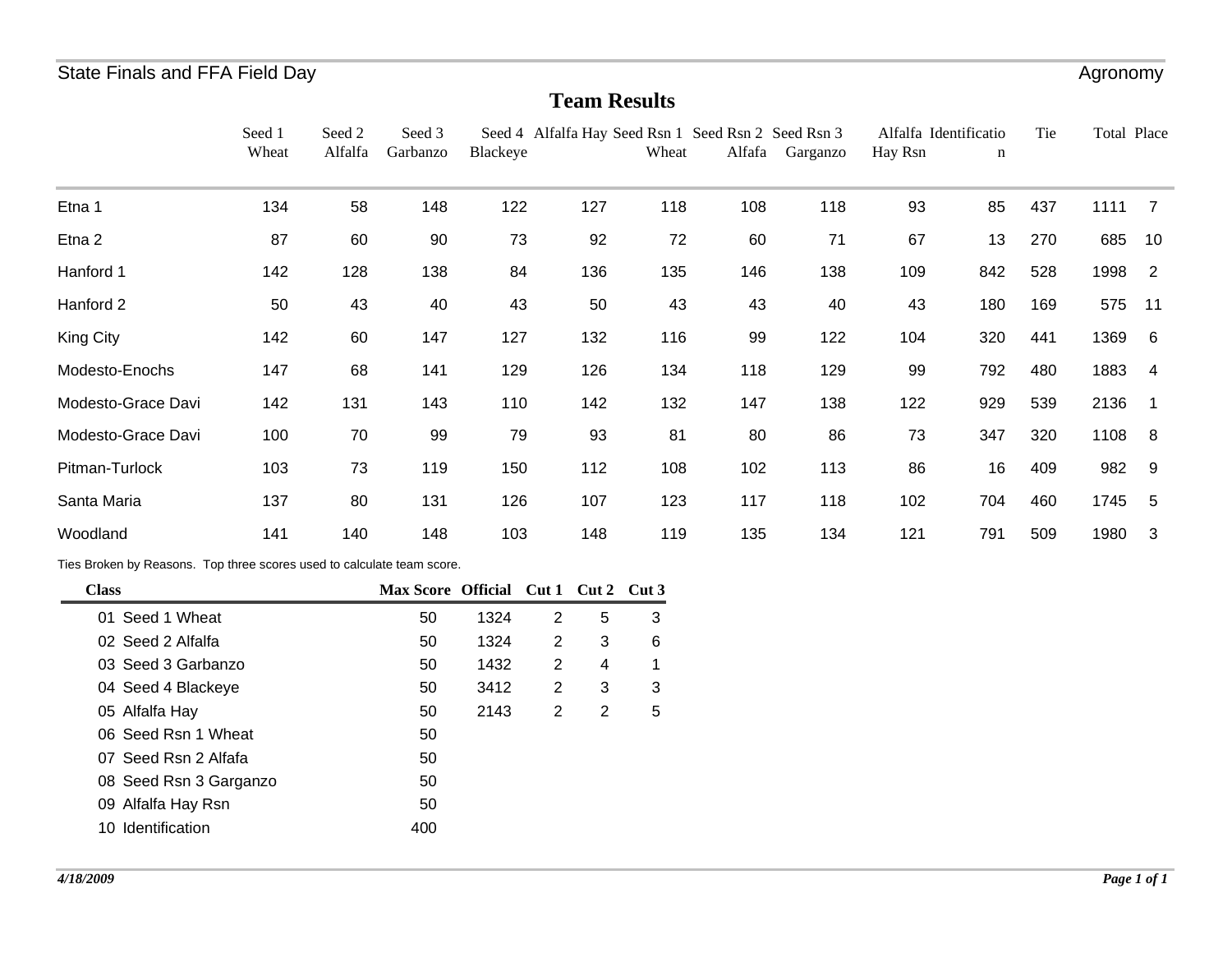### State Finals and FFA Field Day **Agronomy** 3. The state of the state of the state of the state of the state of the state of the state of the state of the state of the state of the state of the state of the state of the stat

#### **Individual Results**

|                     | Seed 1<br>Wheat | Seed 2<br>Alfalfa | Seed 3<br>Garbanzo | Seed 4<br>Blackeye |    | Wheat | Alfalfa Hay Seed Rsn 1 Seed Rsn 2 Seed Rsn 3<br>Alfafa | Garganzo | Alfalfa<br>Hay Rsn | Identificatio<br>$\mathbf n$ | Tie | Total       | Place                   |
|---------------------|-----------------|-------------------|--------------------|--------------------|----|-------|--------------------------------------------------------|----------|--------------------|------------------------------|-----|-------------|-------------------------|
| Etna 1              |                 |                   |                    |                    |    |       |                                                        |          |                    |                              |     | <u>1111</u> | $\overline{1}$          |
| Abby Journey        | 35              | 29                | 35                 | 47                 | 23 | 34    | 35                                                     | 36       | 29                 | 23                           | 134 | 326         | 31                      |
| Javier Hansen       | 39              | 14                | 49                 | 48                 | 45 | 40    | 35                                                     | 36       | 28                 | 39                           | 139 | 373*        | 25                      |
| Keri Luiz           | 48              | 24                | 50                 | 38                 | 34 | 44    | 38                                                     | 40       | 30                 | 21                           | 152 | 367*        | 28                      |
| Marc Federico-Kraus | 47              | 20                | 49                 | 36                 | 48 | 34    | 35                                                     | 42       | 35                 | 25                           | 146 | 371* 27     |                         |
| Etna <sub>2</sub>   |                 |                   |                    |                    |    |       |                                                        |          |                    |                              |     | 685         | <u>10</u>               |
| <b>Aaron Peters</b> | 37              | 38                | 40                 | 32                 | 42 | 37    | 30                                                     | 33       | 26                 | 3                            | 126 | $318*$      | 32                      |
| <b>Drew Pindell</b> | 50              | 22                | 50                 | 41                 | 50 | 35    | 30                                                     | 38       | 41                 | 10                           | 144 | 367*        | 29                      |
| Hanford 1           |                 |                   |                    |                    |    |       |                                                        |          |                    |                              |     | <u>1998</u> | $\overline{2}$          |
| Anthony Barbeiro    | 50              | 40                | 50                 | 45                 | 42 | 47    | 40                                                     | 40       | 35                 | 214                          | 162 | 603         | 15                      |
| Elizabeth Smith     | 47              | 40                | 49                 | 31                 | 45 | 41    | 48                                                     | 47       | 40                 | 230                          | 176 | 618*        | 13                      |
| Jeanine Fiser       | 48              | 40                | 49                 | 23                 | 48 | 48    | 48                                                     | 46       | 41                 | 291                          | 183 | 682*        | 6                       |
| Zachery Beck        | 47              | 48                | 40                 | 30                 | 43 | 46    | 50                                                     | 45       | 28                 | 321                          | 169 | 698*        | $\overline{\mathbf{3}}$ |
| Hanford 2           |                 |                   |                    |                    |    |       |                                                        |          |                    |                              |     | 575         | 11                      |
| Christopher Hollar  | 50              | 43                | 40                 | 43                 | 50 | 43    | 43                                                     | 40       | 43                 | 180                          | 169 | 575*        | 17                      |
| <b>King City</b>    |                 |                   |                    |                    |    |       |                                                        |          |                    |                              |     | <u>1369</u> | $\underline{6}$         |
| Andrea Garcia       | 50              | 16                | 50                 | 36                 | 34 | 38    | 30                                                     | 39       | 27                 | 118                          | 134 | 438*        | 23                      |
| Laura Hernandez     | 45              | 22                | 48                 | 50                 | 48 | 36    | 30                                                     | 40       | 34                 | 47                           | 140 | 400*        | 24                      |
| Marisela Cuevas     | 47              | 22                | 49                 | 41                 | 50 | 42    | 39                                                     | 43       | 43                 | 155                          | 167 | 531* 19     |                         |

#### **Modesto-Enochs**

#### **1883 4**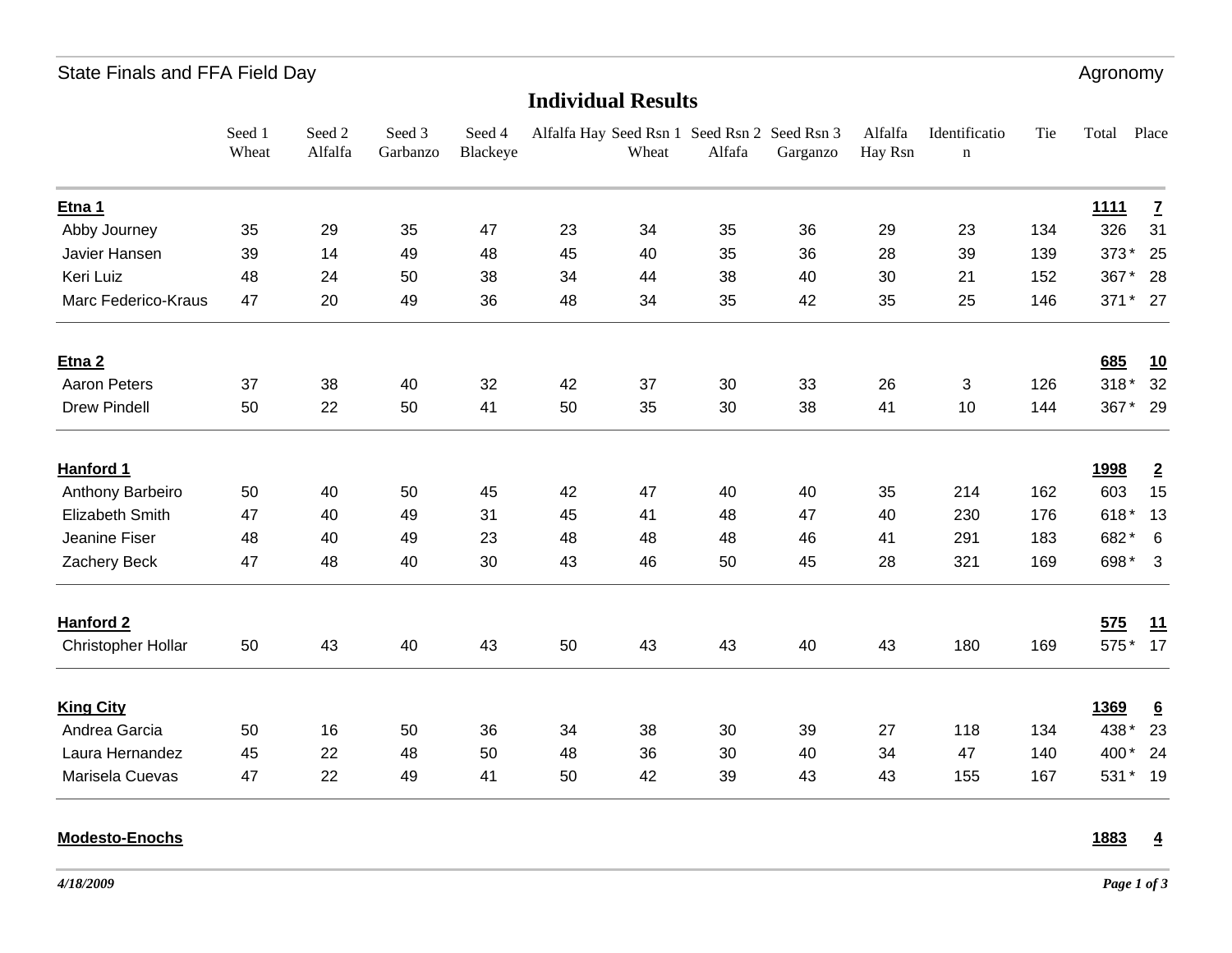### State Finals and FFA Field Day **Agronomy** 3. The state of the state of the state of the state of the state of the state of the state of the state of the state of the state of the state of the state of the state of the stat

| <b>Individual Results</b>     |                 |                   |                    |                    |    |       |                                                        |          |                    |                              |     |             |                |
|-------------------------------|-----------------|-------------------|--------------------|--------------------|----|-------|--------------------------------------------------------|----------|--------------------|------------------------------|-----|-------------|----------------|
|                               | Seed 1<br>Wheat | Seed 2<br>Alfalfa | Seed 3<br>Garbanzo | Seed 4<br>Blackeye |    | Wheat | Alfalfa Hay Seed Rsn 1 Seed Rsn 2 Seed Rsn 3<br>Alfafa | Garganzo | Alfalfa<br>Hay Rsn | Identificatio<br>$\mathbf n$ | Tie | Total       | Place          |
| Jason Heutwaker               | 47              | 32                | 48                 | 41                 | 43 | 42    | 38                                                     | 42       | 30                 | 187                          | 152 | 550*        | 18             |
| Jesse Alejandre               | 50              | 20                | 49                 | 47                 | 35 | 44    | 40                                                     | 45       | 28                 | 302                          | 157 | 660         | 9              |
| Khajik Khajadourian           | 50              | 16                | 44                 | 41                 | 48 | 48    | 40                                                     | 42       | 41                 | 303                          | 171 | 673*        | 8              |
| <b>Modesto-Grace Davis #1</b> |                 |                   |                    |                    |    |       |                                                        |          |                    |                              |     | 2136        | $\overline{1}$ |
| Arturo Barajas                | 45              | 48                | 44                 | 38                 | 50 | 45    | 50                                                     | 43       | 43                 | 281                          | 181 | 687*        | $\overline{5}$ |
| Chris Beach                   | 50              | 43                | 49                 | 30                 | 48 | 40    | 47                                                     | 46       | 48                 | 305                          | 181 | 706*        | 2              |
| Diana Camarena                | 50              | 14                | 47                 | 47                 | 30 | 45    | 35                                                     | 43       | 34                 | 282                          | 157 | 627         | 12             |
| Nicole Hyatt                  | 47              | 40                | 50                 | 42                 | 44 | 47    | 50                                                     | 49       | 31                 | 343                          | 177 | 743*        | $\overline{1}$ |
| <b>Modesto-Grace Davis #2</b> |                 |                   |                    |                    |    |       |                                                        |          |                    |                              |     | 1108        | 8              |
| Dallas Campbell               | 50              | 48                | 49                 | 41                 | 50 | 43    | 50                                                     | 44       | 43                 | 217                          | 180 | 635         | 10             |
| Shannon Mahaffey              | 50              | 22                | 50                 | 38                 | 43 | 38    | 30                                                     | 42       | 30                 | 130                          | 140 | 473*        | 21             |
| <b>Pitman-Turlock</b>         |                 |                   |                    |                    |    |       |                                                        |          |                    |                              |     | 982         | 9              |
| Aleida Quintana               | 35              | 26                | 41                 | 50                 | 50 | 35    | 37                                                     | 36       | 26                 | 8                            | 134 | $344*$      | 30             |
| Mary Ortega                   | 20              | 14                | 28                 | 50                 | 26 | 35    | 30                                                     | 35       | 25                 | 3                            | 125 | 266*        | 33             |
| Philadelpha Deal              | 48              | 33                | 50                 | 50                 | 36 | 38    | 35                                                     | 42       | 35                 | 5                            | 150 | 372*        | 26             |
| <b>Santa Maria</b>            |                 |                   |                    |                    |    |       |                                                        |          |                    |                              |     | <u>1745</u> | $\overline{5}$ |
| <b>Eduardo Coronel</b>        | 48              | 43                | 50                 | 33                 | 48 | 35    | 25                                                     | 40       | 28                 | 111                          | 128 | 461         | 22             |
| <b>Erick Cruz</b>             | 47              | 22                | 47                 | 50                 | 30 | 37    | 37                                                     | 36       | 28                 | 170                          | 138 | 504*        | 20             |
| Philip Espinoza               | 45              | 16                | 49                 | 38                 | 33 | 41    | 37                                                     | 43       | 39                 | 286                          | 160 | 627         | 11             |
| Simon Martinez                | 45              | 42                | 35                 | 38                 | 44 | 45    | 43                                                     | 39       | 35                 | 248                          | 162 | 614*        | 14             |

#### **Woodland**

**1980 3**